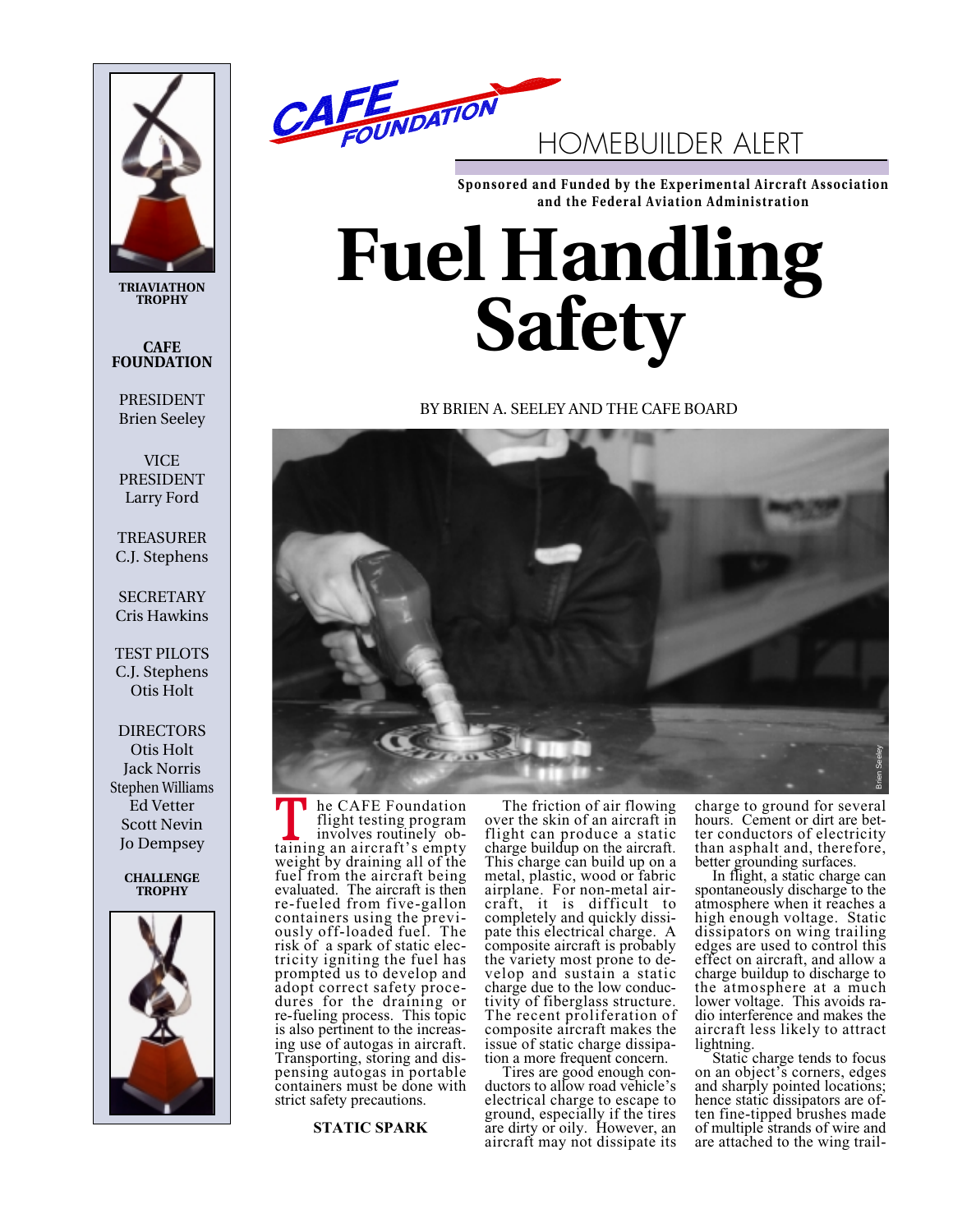

ing edge near the wingtip. The same principle is used in the design of spark plug electrodes, arc welding, lightning rods, and the sharply pointed electrodes used in college physics demonstrations.<br>A static charge can form on a per-

son's clothes if that person happens to rub against a non-metal aircraft or against a plastic fuel container while wearing a rayon or wool sweater or sweat pants, especially on dry winter days. Even the fuel itself, although it is a very poor conductor, can develop a static charge. . .

# **STATIC CHARGE IN FUEL**

One of the best sources of information on this topic can be found at the<br>Chevron USA web site at Chevron USA web site at www.chevron.com. Chevron's public information release on static spark states that . . . *"Gasoline has a low electrical conductivity--it does not conduct electricity very well. As a result, a charge of static electricity builds up on gasoline as it flows through a pipe or hose and this charge takes several seconds to several minutes to dissipate after the gasoline has reached a tank or container. If this charge discharges as a spark from a tank or container to the grounded metal nozzle of the gasoline dispenser hose, it may ignite the gasoline. Ignition requires that the spark occur near the tank opening where the gasoline vapor is in the flammable range. A spark discharge directly from the surface of the gasoline to the grounded nozzle also is possible. Normally, this will not result in ignition because the concentration of gasoline vapor near*

*the liquid is above the flammable limit. Gasoline vapor can be ignited only when its concentration in air is between 1.4 and 7.6 percent by volume. At lower concentrations there is too little vapor for ignition and at higher* *concentrations there is too little air*

The static charges in the fuel in a 5 gallon container will repel one another and will tend to distribute to the walls of a fuel container. Wiping down a plastic vessel with a saline-soaked rag while the vessel sits on a concrete floor will largely dissipate the charge of the fuel and the vessel. Using a saline soaked rag to wipe off the wing of a composite aircraft would also dissipate the charge on the wing skin. However, one must be careful not to expose the aileron hinges and landing gear to the corrosive effect of the saline runoff.

# **MEASURING STATIC CHARGE**

**Detecting a static charge with a VoltOhmmeter is essentially impossible, since the moment it is touched, the charge dissipates and vanishes in the VOM circuit. Special static field testors are necessary to detect a static charge.**

**We used a static testor and found that:**

#### **DRAINING FUEL**

All fuel draining should be per-<br>formed <u>outdoors</u> using approved fuel containers. When draining fuel from an aircraft into a plastic or metal fuel container, the container should first be placed on the ground or concrete floor a safe distance from any ignition source. The distance that is "safe" depends on the conditions, but placing the container about <u>five feet</u> from an ignition source usually should be sufficient. Placing a container on the ground makes it easier for electrical

charge to escape. Gasoline vapor can flow along at ground level for some distance when not dispersed by air currents. If ignited, the vapor becomes a <u>fuse</u> that brings the flame back to the liquid gasoline source.

The location chosen for placing a portable container on the ground for filling should be out of the path of other vehicles, and other people should be kept away while the container is being filled. Make sure that all smoking materials (cigarettes, pipes, etc.) are extinguished. Place a fire extinguisher

nearby. Shut off all engines when handling fuel. This applies to generators, motorscooters or any other engine in the vicinity of the fueling handling operation. Be sure there are no other ignition sources nearby such as pilot lights, air

compressors, etc. Engines that have just been turned off still have hot surfaces (exhaust manifold and catalytic convertor) that could ignite gasoline vapor. Wait at least 2 minutes after shutting down any

engine to begin the draining process. Next, any static charge must be carefully dissipated by grounding. Grounding must be provided for the static charge of the aircraft structure, as well as that of the fuel in the aircraft, on the person doing the de-fueling, and on the receiving container. All connections to accomplish this grounding must be made in the proper sequence. In so far as possible, carefully avoid making a grounding connection when gasoline fumes are present by keeping filler caps and lids closed on all fuel containing vessels.

Ideally, the person draining the fuel should wear all-cotton clothing and preferably wear grounding strap shoe covers. That person can dissipate some of the static charge of the aircraft by touching the wing or other part of the aircraft with a bare hand, especially

a sweaty hand. To facilitate draining fuel from an aircraft, obtain a 1/8" or 1/4" NP brass drain fitting which has a 1/4 or 5/16" hose bib outlet. The hose bib outlet should be capped temporarily with a flexible press-on neoprene cap, available at many auto supply stores. An aircraft's fuel quickdrain fitting can be replaced with this capped brass drain fitting Be sure to wear short sleeve clothing when doing this, since there is a tendency for fuel to run down the

forearm when changing the fitting. A 1/4" or 5/16" I.D. hose suitable for use with gasoline and a separate wire running full length alongside the hose can create the grounding path. The far end of the hose and wire are first placed into the receiving vessel which has been placed on the ground or concrete in a safe outdoor location. The hose can then be attached to the hose bib. If it is a metal braided hose, the braid can be alligator clipped to the metal fitting and the separate grounding wire is unnecessary. If the hose does not have a metal braid, the wire should be alligator clipped to the metal fitting after the other end of the wire has first been submerged into the bottom of the receiving vessel. It is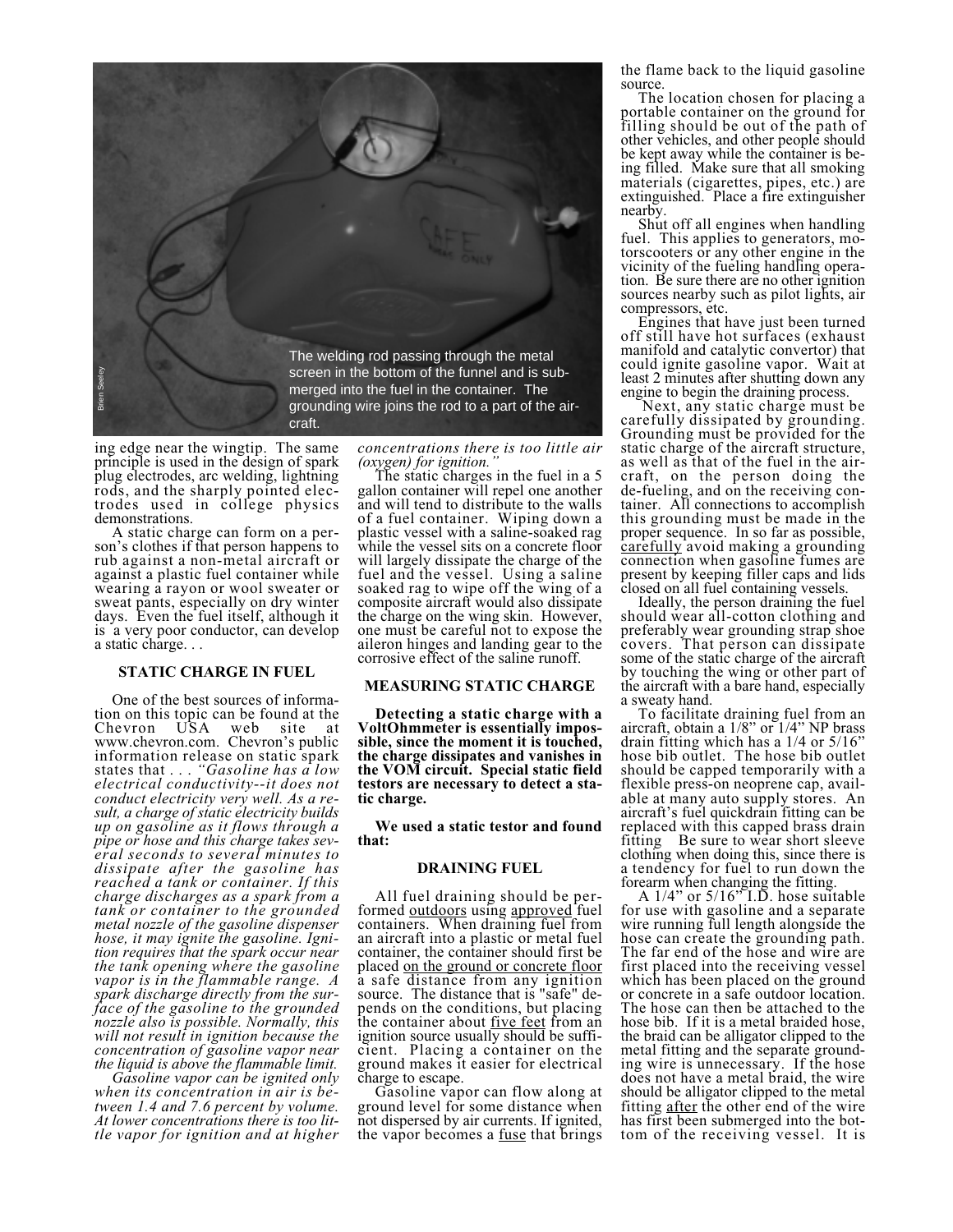sometimes easiest to first place a clean welding rod into the receiving vessel and then alligator clip the wire to that rod prior to attaching the wire to the metal drain fitting. This helps assure that the grounding conductor is submerged into the bottom of the receiving vessel.

Another way to do this is to use a 1" x 3" x .125" clean aluminum plate as an anchor at the bottom of the receiving fuel container with the plate clamped onto a long wire. The wire should exit the mouth of the fuel container as a bare wire passing through a metal funnel and have its other end alligator clipped onto the aircraft's metal fuel quickdrain fitting or to the fuel filler or the aircraft's aluminum fuel line. The attaching of the alligator clip should be done prior to removing the fuel filler cap and thus prior to releas-

ing any fuel vapors. The RANS S-7C recently tested here had its fuel drained by a novel and safe method devised by CAFE Foundation Board Member, Otis Holt. He placed a carefully selected length of welding rod into the mouth of a 5 gallon plastic container and positioned it under the aircraft's belly quickdrain so that the rod actuated the quickdrain and served as a 'wick' for the fuel to enter the container through a metal funnel. The rod could be grounded by a wire, one end of which was alligator clipped to the welding rod and the other end to both the aircraft's metal structure and to the ground. The welding rod extended all the way down to the bottom of the container, constantly immersed in fuel as the container filled. The container sat on a concrete surface under the aircraft.

## **FUEL DISPENSERS**

When filling an aircraft's wing tank, the fumes of the fuel, being heavier than air, will tend to flow over the wing surfaces, hugging them on their way downward toward the ground level. The same precautions against ignition sources as with fuel draining should be used with fuel dispensing. The dispensing fuel truck must have a

fire extinguisher. Avgas fuel trucks are required to have their fuel delivery nozzles grounded to the fuel tank. In addition, they must have a grounding cable. One end of this cable attaches to the tank on the truck. The other end is mounted on a retracting reel and splits into 2 separate cables. Each of the separate cables has an alligator clip on its end Standard procedure is to ground the tank to the aircraft by attaching one alligator clip to a metal part of the landing gear and lying the other clip on the concrete, asphalt or on the ground nearby. This should be done prior to approaching the aircraft with the filler nozzle so that the nozzle will have essentially the same electrical charge as the aircraft.

In composite aircraft or aircraft



equipped with fiberglass fuel tank(s), the fuel tank filler  $neck(s)$  may not be grounded. Homebuilders of such aircraft should make a special point of attaching an internal grounding wire from the tank filler neck to the aircraft's metal ground bus, and this, in turn, should be grounded to the landing

gear. Since the integrity of this grounding scheme cannot be assured in every case, caution should be used when approaching the filler neck with the nozzle. The electrical potential for spark may still be present. Before removing the filler cap, the nozzle of the dispensor should first be touched to the metal filler neck of the aircraft to dissipate any incipient spark while no<br>fumes are present at the filler neck.

The nozzle should be kept in contin-<br>uous contact with the filler neck. throughout the filling process, especially at the moment when the fuel flow is shutoff. Keeping the dispenser nozzle in contact with the container at the inlet or with the fuel tank fill tube creates another path by which electrical charge can escape. If the nozzle is not touching the filler neck at the moment of fuel shutoff, when the electrical continuity between the stream of fuel and the receiving tank is suddenly interrupted, a spark could

jump the resulting air gap . A second factor in avoiding static spark is to fuel more slowly. The slower gasoline flows, the less static electricity is generated. In using a portable container to fuel gasolinepowered equipment, people usually pour fuel more slowly than it is delivered by a dispenser.

# **PORTABLE CONTAINERS**

Chevron issues this advice regard-<br>ing portable containers:

*Portable containers can be ranked in their safety as follows:*

*Most Hazardous: Ungrounded metal container.*

*Less Hazardous Non-conducting container (e.g., plastic container).*

*Least Hazardous Grounded metal container.*

*Only use an approved container. It is unlawful and dangerous to dispense gasoline into unapproved or improp-*

*Fo be approved, a container must be predominantly red in color and must be able to hold gasoline securely without risk of leaking or breaking. Glass containers are not approved for transporting or storing gasoline. The container also must bear a warning label about the dangers of gasoline. Approved containers made of metal or plastic are available at hardware and*

*automotive supply stores. A container with acceptable strength and durability can be made from either metal or plastic when properly designed and manufactured. Metal containers, when grounded, provide the greatest protection against fires caused by static electricity. Plastic containers will not rust or corrode when gasoline is stored in them for a*

*long time. Metal containers should be free of corrosion. Plastic containers should*

*be free of stress cracks. Never lock the nozzle trigger in the open position. Because portable containers are much smaller than vehicle fuel tanks, they fill a lot faster. To prevent over-filling or a spill, the customer needs to control fuel flow, which is why Chevron recommends against locking the nozzle trigger-valve open*

*while filling a portable container. In many areas, gasoline nozzles are equipped with an accordion-like sleeve to reduce emissions of gasoline vapor*